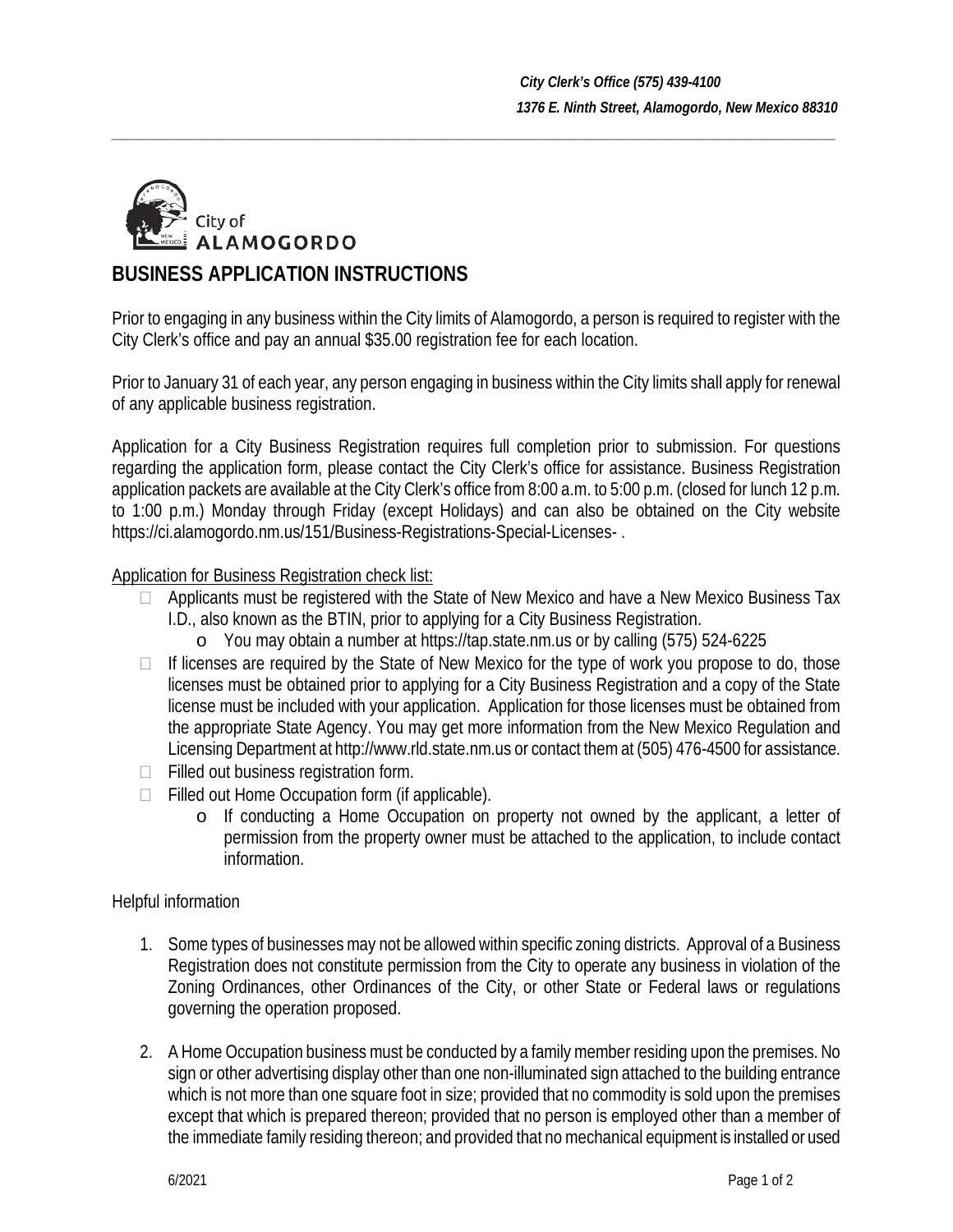except such as is normally used for domestic or household purposes.

3. An Address of Record refers to a permanent address for "the public record" when the actual work or business is conducted at a different non-permanent location.

*\_\_\_\_\_\_\_\_\_\_\_\_\_\_\_\_\_\_\_\_\_\_\_\_\_\_\_\_\_\_\_\_\_\_\_\_\_\_\_\_\_\_\_\_\_\_\_\_\_\_\_\_\_\_\_\_\_\_\_\_\_\_\_\_\_\_\_\_\_\_\_\_\_\_\_\_\_\_\_\_\_\_\_\_\_\_\_\_\_\_\_\_\_\_\_\_\_\_\_\_\_\_*

- 4. Any change to a business requires that an amendment application be submitted to the City Clerk's office for approval at the time of the change.
- 5. Each independent agent/consultant of a parent company must maintain a City Business Registration unless a blanket registration is maintained by the company (e.g., booth rental, Avon, etc.).

The completed application for a City Business Registration may be submitted to theCity Clerk's office in person or by mail, along with the registration fee of \$35.00. Please allow at least fifteen business days to process your application for a Business Registration. You may not engage in business activity until your application has been approved. You may call the City Clerk's office to inquire on the status of your application. If your application is denied, City Staff will notify you.

A City Business Registration Certificate will be mailed to you within 30 days of the approval of your application. The Certificate must be posted on the premises. Duplicate certificates cost \$10.00.

### Special Business Licenses

There are several types of businesses that require a City Business License rather than a Business Registration. These types of businesses require an investigation of the applicant and other special requirements such as bonds, certificates of insurance, State liquor licenses, etc. The fees for these licenses range from \$35.00 to \$250.00. Applications and information regarding Business Licenses may be obtained from the City Clerk's Office.

- Alcoholic Beverages
- **•** Auctioneer
- Carnival
- Circus
- **Commercial Solicitor/Peddlers**
- Firework Sales and/or Display
- **Food Vendor**
- Pawnbrokers and Secondhand Dealers
- Security Agencies Private Detective and Special Policeman
- Vehicles for Hire

Other City Permits may be required in addition to a Business Registration or Business License.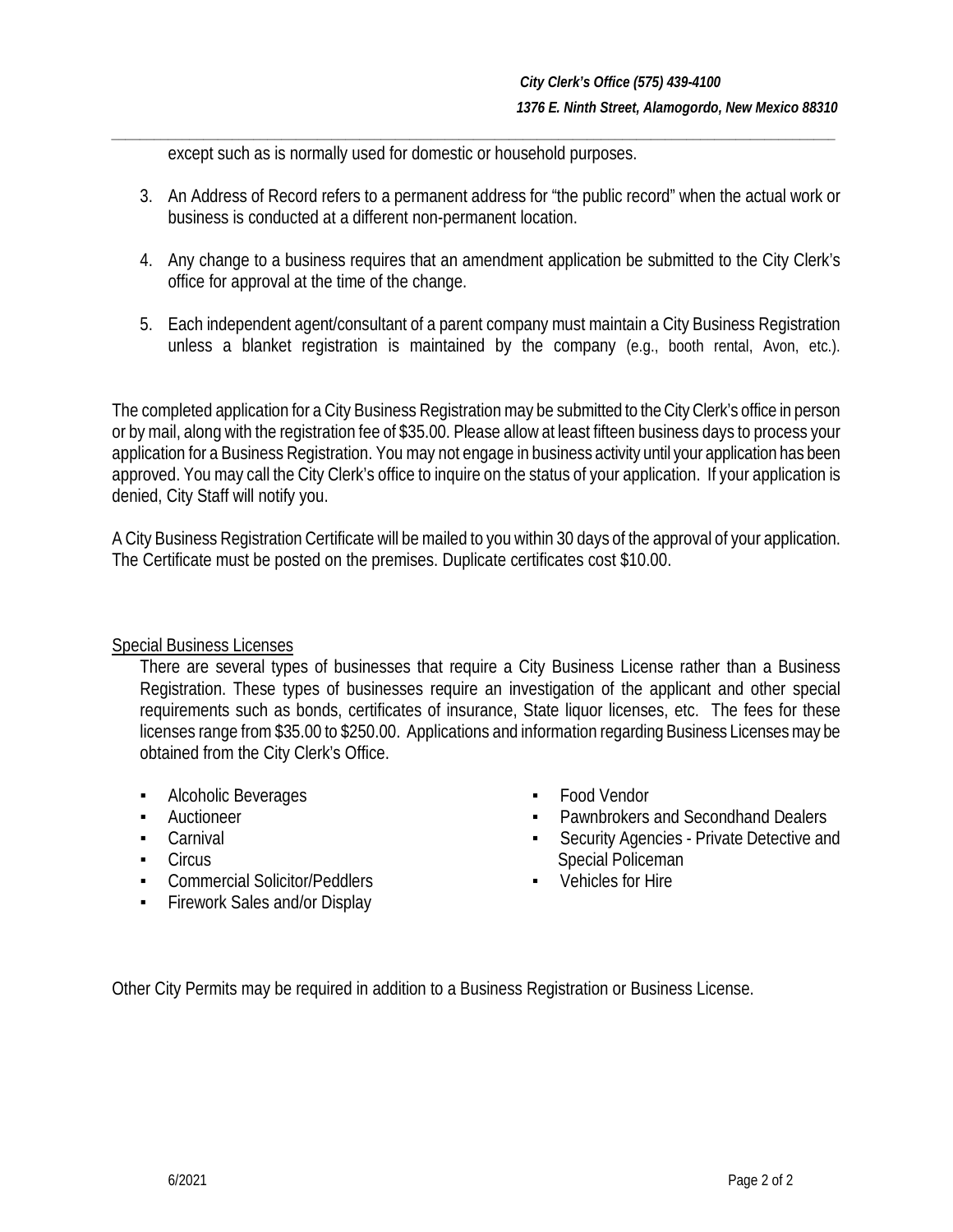

# *Business Registration Application*

 *1376 East Ninth Street/ Alamogordo, NM 88310 / (575) 439-4100*

A separate Business Registration form must be completed for each business and location prior to issuance of a Business Registration by the City. Registrations must be approved before conducting business. The Business Registration fee of \$35.00 per year for each business location cannot be prorated. All registrations expire December 31st of the current calendar year and must be renewed before January 31st of the new year. A fee of \$10.00 will be added to each late renewal. This application will not be processed if any areas are left blank or not checked off.

|              |                                                                                      | Initial<br>Amendment                                                                                                                                                                                                                                                                                                                         |                            |  |
|--------------|--------------------------------------------------------------------------------------|----------------------------------------------------------------------------------------------------------------------------------------------------------------------------------------------------------------------------------------------------------------------------------------------------------------------------------------------|----------------------------|--|
|              |                                                                                      |                                                                                                                                                                                                                                                                                                                                              |                            |  |
|              |                                                                                      |                                                                                                                                                                                                                                                                                                                                              |                            |  |
|              |                                                                                      |                                                                                                                                                                                                                                                                                                                                              |                            |  |
|              |                                                                                      | Business Telephone (______) ____________________________Emergency Telephone (_____) __________________________                                                                                                                                                                                                                               |                            |  |
|              |                                                                                      |                                                                                                                                                                                                                                                                                                                                              |                            |  |
|              | Application For: (Check One)                                                         | Sole Proprietor <b>No. 2018</b> Partnership                                                                                                                                                                                                                                                                                                  | Corporation <b>Let</b> LLC |  |
|              |                                                                                      |                                                                                                                                                                                                                                                                                                                                              |                            |  |
|              |                                                                                      |                                                                                                                                                                                                                                                                                                                                              |                            |  |
| Partnership: |                                                                                      |                                                                                                                                                                                                                                                                                                                                              |                            |  |
|              |                                                                                      |                                                                                                                                                                                                                                                                                                                                              |                            |  |
|              |                                                                                      |                                                                                                                                                                                                                                                                                                                                              |                            |  |
|              |                                                                                      |                                                                                                                                                                                                                                                                                                                                              |                            |  |
| Corp. /LLC:  |                                                                                      |                                                                                                                                                                                                                                                                                                                                              |                            |  |
|              |                                                                                      |                                                                                                                                                                                                                                                                                                                                              |                            |  |
|              |                                                                                      |                                                                                                                                                                                                                                                                                                                                              |                            |  |
|              |                                                                                      |                                                                                                                                                                                                                                                                                                                                              |                            |  |
|              |                                                                                      |                                                                                                                                                                                                                                                                                                                                              |                            |  |
|              |                                                                                      | A letter of permission from the property owner must be attached to application if conducting a Home Occupation on property not owned by the applicant.<br>Home Occupation? Yes Mo Address of Record? Yes Mo (see instruction sheet for definitions)                                                                                          |                            |  |
|              |                                                                                      | If doing business from a vehicle, list the vehicle license plate number, make, model, and color of each vehicle used by any employee.                                                                                                                                                                                                        |                            |  |
|              |                                                                                      |                                                                                                                                                                                                                                                                                                                                              |                            |  |
|              |                                                                                      |                                                                                                                                                                                                                                                                                                                                              |                            |  |
|              | FOR HOME DAYCARE USE ONLY:                                                           | How many children will be cared for? _________ If a daycare with 5 or more children, please include page #1 of State Childcare License Application.                                                                                                                                                                                          |                            |  |
|              | that this Business Registration is PENDING APPROVAL from the appropriate City Staff. | Applicants are responsible for ensuring that business activity complies with all relevant State, Federal and Local regulations. Issuance of this Business Registration<br>does not imply that all such requirements have been met. Applicant hereby confirms that statements on this application are true and correct. Applicant understands |                            |  |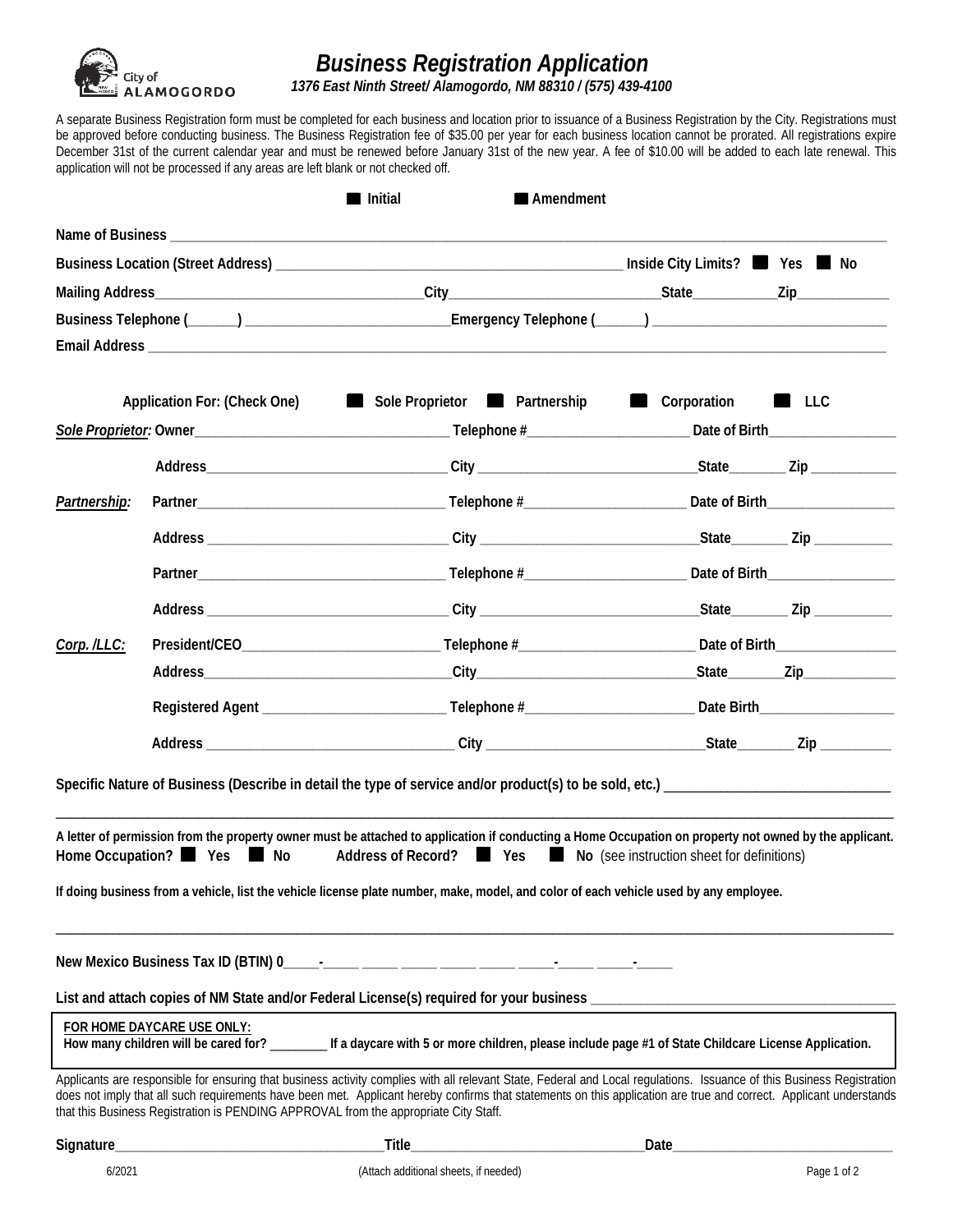## **CITY USE ONLY:**

| Name of Business: |             |
|-------------------|-------------|
| Control No.       | License No. |

| Finance         |          |           |  |  |
|-----------------|----------|-----------|--|--|
| Payment Code BR | Fee \$35 | Date Paid |  |  |
| Receipt Number  |          |           |  |  |
|                 |          |           |  |  |
|                 |          |           |  |  |

*Planning & Zoning*

| Zoning Checked by |  |             |  |  | Date                |  |
|-------------------|--|-------------|--|--|---------------------|--|
| Type of Zoning    |  |             |  |  |                     |  |
| Approved          |  | Disapproved |  |  | <b>Outside City</b> |  |
| Comments:         |  |             |  |  |                     |  |

*Fire Department*

| Inspection by |  |             |  | Date |                     |  |
|---------------|--|-------------|--|------|---------------------|--|
| Approved      |  | Disapproved |  |      | <b>Outside City</b> |  |
| Comments:     |  |             |  |      |                     |  |

# *Animal Control*

| Inspection by |  |             |  | Date |                     |  |
|---------------|--|-------------|--|------|---------------------|--|
| Approved      |  | Disapproved |  |      | <b>Outside City</b> |  |
| Comments:     |  |             |  |      |                     |  |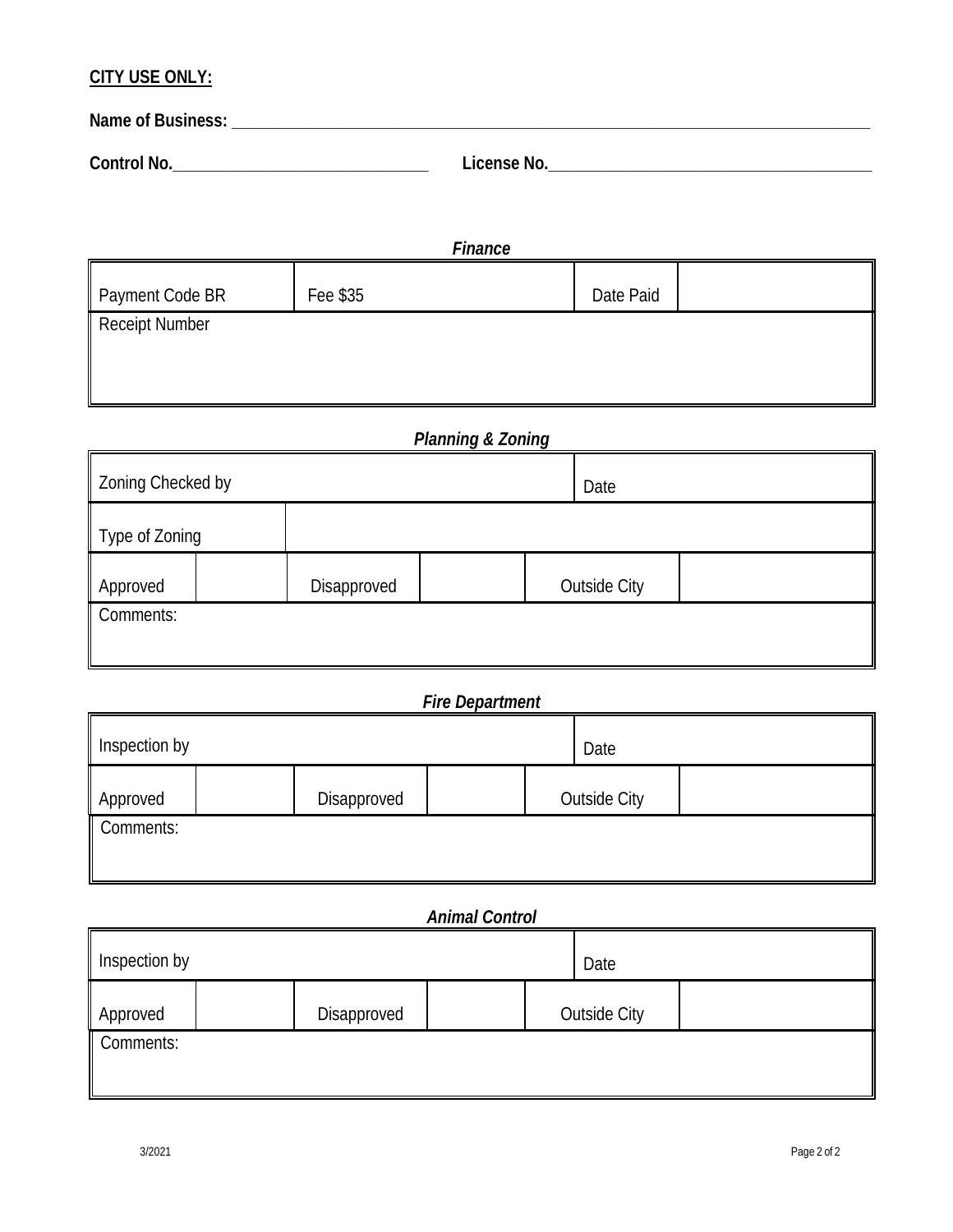# City of Alamogordo Application for Zoning Approval for a Home Occupation [srael@ci.alamogordo.nm.us](mailto:srael@ci.alamogordo.nm.us)



#### 1376 E. Ninth Street Alamogordo, New Mexico 88310 575/439-4220 EXT. 4208 Fax: 575/439-4343 Date Received

The City of Alamogordo allows residents to use their homes for "home occupations" that comply with the regulations of Municipal Code Chapter 29, Zoning. The home occupation regulations for residentially zoned property are located at §29-03-010 (m) of the Zoning Chapter. Please, complete the information below so we may determine whether your requested home occupation complies with the zoning requirements.

| Applicant                     |                                                                |         |                           |      |                                |
|-------------------------------|----------------------------------------------------------------|---------|---------------------------|------|--------------------------------|
| Name:                         |                                                                |         |                           |      |                                |
| Address of                    |                                                                |         |                           |      |                                |
| Home                          |                                                                |         |                           |      |                                |
| Occupation:                   |                                                                |         |                           |      |                                |
| <b>Business</b>               |                                                                |         |                           |      |                                |
| Name:                         |                                                                |         |                           |      |                                |
| Day Phone:                    |                                                                | Evening |                           | Fax: |                                |
|                               |                                                                | Phone:  |                           |      |                                |
| E-Mail                        |                                                                |         |                           |      |                                |
|                               |                                                                |         |                           |      |                                |
|                               | May we use e-mail to contact you regarding this request?       |         | Yes                       |      | No                             |
| Are you the property owner?   |                                                                |         | Yes                       |      | <b>No</b>                      |
| If you are not                | Property Owner Name                                            |         |                           |      |                                |
| the property                  |                                                                |         |                           |      |                                |
| owner please                  |                                                                |         |                           |      |                                |
|                               | What is your relationship to the property owner? _____________ |         |                           |      |                                |
|                               |                                                                |         |                           |      |                                |
| $\mathbb{Q}$<br>complete.     | LETTER OF PERMISSION FROM PROPERTY OWNER WILL BE REQUIRED TO   |         |                           |      |                                |
|                               | <b>CONDUCT HOME OCCUPATION ON PROPERTY.</b>                    |         |                           |      |                                |
| How would you                 | Single-family detached<br>$\Box$                               | $\Box$  |                           |      | Townhouse with 3 or more units |
| describe your                 | Two-unit dwellings<br>$\Box$                                   | $\Box$  | Multi-family building     |      |                                |
| residence?                    | Recreational vehicle<br>$\Box$                                 | $\Box$  | Manufactured housing unit |      |                                |
|                               |                                                                |         |                           |      |                                |
|                               |                                                                |         |                           |      |                                |
| Describe your<br>home         |                                                                |         |                           |      |                                |
|                               |                                                                |         |                           |      |                                |
| occupation and<br>include the |                                                                |         |                           |      |                                |
| business                      |                                                                |         |                           |      |                                |
| operations that               |                                                                |         |                           |      |                                |
| will take place               |                                                                |         |                           |      |                                |
| at the subject                |                                                                |         |                           |      |                                |
| property.                     |                                                                |         |                           |      |                                |
|                               |                                                                |         |                           |      |                                |

Over  $\circledast$ 

The City's zoning requirements for home occupations are listed in the following table. Please, check the box in the left hand column to signify that your home occupation will be operated in compliance with the individual requirement.